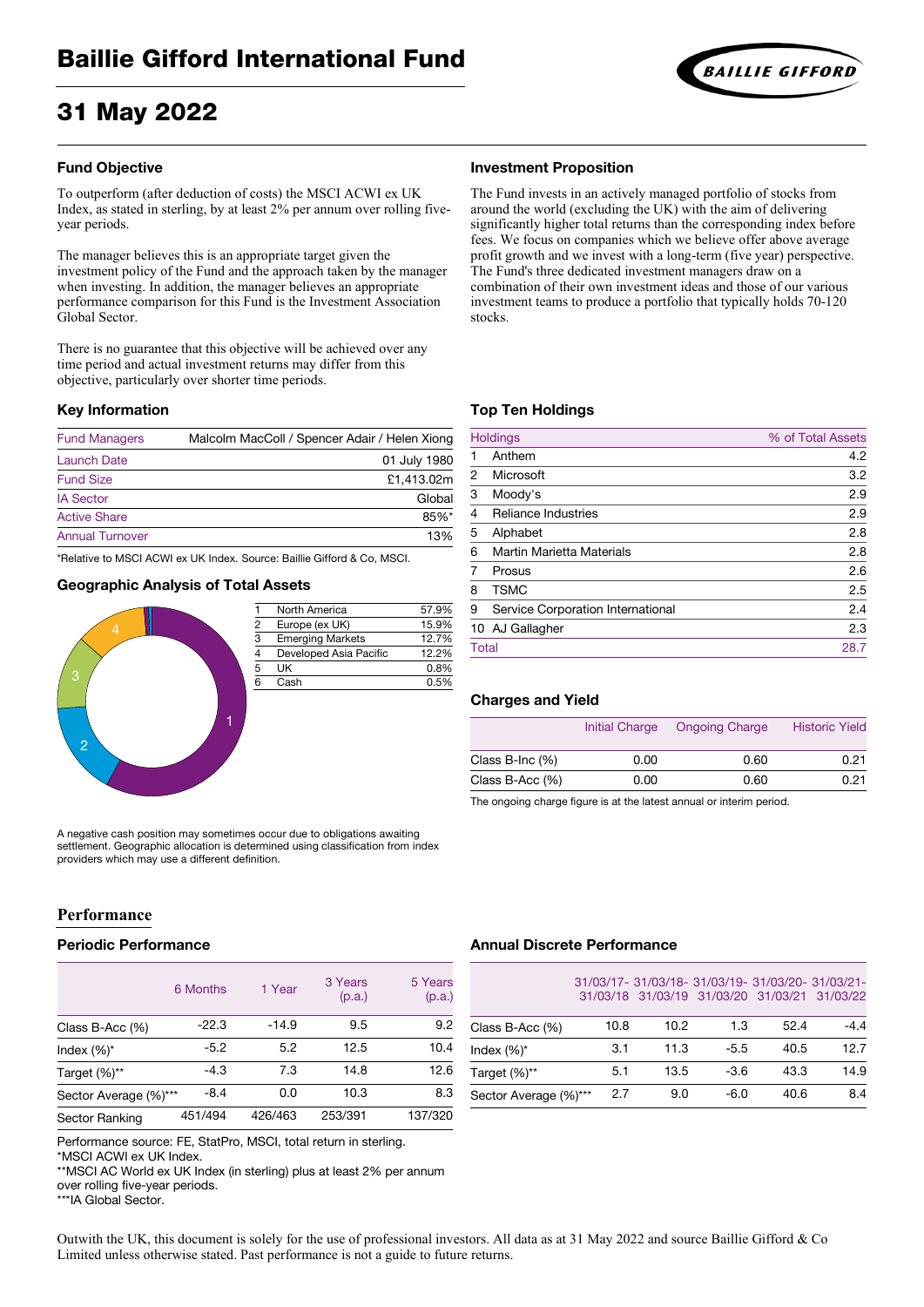### **Additional Fund Information**

The Fund is a sub-fund of the Baillie Gifford UK & Balanced Funds ICVC (Investment Company with Variable Capital) which is an umbrella Open-Ended Investment Company. Its Authorised Corporate Director ('ACD') is Baillie Gifford & Co Limited.

The yields quoted are historic yields based on distributions paid by the Fund in the previous 12 months as a percentage of the mid-market share price, as at the date shown. Investors may be subject to tax on their distributions. The disruption caused by the Coronavirus to global economies, markets and companies could reduce the distributions paid by the Fund in the future.

The ongoing charge figure may vary from year to year and will exclude the costs of buying and selling assets for the Fund (unless these assets are shares of another fund). Further explanation of all the charges and costs relating to this Fund can be found in the Enhanced Disclosure of Fund Charges and Costs document which is available through our website, bailliegifford.com.

Active Share is a measure of how actively managed a Fund is and is calculated by taking 100 minus the % of the Fund that overlaps with the comparative index. An active share of 100 indicates no overlap with the comparative index and an active share of zero indicates a portfolio that tracks the comparative index. We have chosen to show Active Share against the MSCI ACWI ex UK Index.

Turnover is calculated by taking the smaller figure of either total purchases or total sales for the month and dividing it by an average market value. The Annual Turnover is then calculated as the sum of the monthly turnover figures for the 12 month period.

The Fund is not permitted to invest in UK companies, which are defined using a combination of country of incorporation and location of headquarters as well as where the majority of business is conducted.

All figures are rounded, so any totals may not sum.

#### **Further Information**

Any comments expressed in this factsheet should not be taken as a recommendation or advice.

 This factsheet does not provide you with all the facts that you need to make an informed decision about investing in the Fund. You need to read the associated Key Investor Information Document and Supplementary Information Document and decide whether to contact an authorised intermediary.

This factsheet has been issued and approved by Baillie Gifford & Co Limited (Financial Services Register 119179), which is wholly owned by Baillie Gifford & Co (Financial Services Register 142597), both of which are authorised and regulated by the Financial Conduct Authority of 12 Endeavour Square, Stratford, London, E20 1JN. Baillie Gifford Overseas Limited is wholly owned by Baillie Gifford & Co. Baillie Gifford Overseas Limited provides investment management and advisory services to non-UK clients. Both are authorised and regulated by the Financial Conduct Authority.

#### **Target Market**

This Fund is suitable for all investors seeking a Fund that aims to deliver capital growth over a long-term investment horizon. The investor should be prepared to bear losses. This Fund is compatible for mass market distribution. This Fund may not be suitable for investors who are concerned about short-term volatility and performance, seeking a regular source of income and investing for less than five years. This Fund does not offer capital protection.

#### **Risk Warnings**

Investment markets can go down as well as up and market conditions can change rapidly. The value of an investment in the Fund, and any income from it, can fall as well as rise and investors may not get back the amount invested.

The specific risks associated with the Fund include:

- Custody of assets, particularly in emerging markets, involves a risk of loss if a custodian becomes insolvent or breaches duties of care.
- The Fund invests in emerging markets where difficulties in dealing, settlement and custody could arise, resulting in a negative impact on the value of your investment.
- The Fund has exposure to foreign currencies and changes in the rates of exchange will cause the value of any investment, and income from it, to fall as well as rise and you may not get back the amount invested.
- The Fund's share price can be volatile due to movements in the prices of the underlying holdings and the basis on which the Fund is priced.

Further details of the risks associated with investing in the Fund can be found in the Key Investor Information Document or the Prospectus, copies of which are available at bailliegifford.com.

#### **Legal Notices**

Source: MSCI. MSCI makes no express or implied warranties or representations and shall have no liability whatsoever with respect to any MSCI data contained herein. The MSCI data may not be further redistributed or used as a basis for other indexes or any securities or financial products. This report is not approved, endorsed, reviewed or produced by MSCI. None of the MSCI data is intended to constitute investment advice or a recommendation to make (or refrain from making) any kind of investment decision and may not be relied on as such.

#### **Contact Us**

For further information about the Fund or Baillie Gifford's range of OEICs, please contact us at the below address, call our Client Relations Team on 0800 917 2113 or 0131 275 3499 (your call may be recorded for training or monitoring purposes), visit our website at bailliegifford.com, fax us on 0131 275 3955 or email [crtallenquiries@bailliegifford.com.](mailto:crtallenquiries@bailliegifford.com)